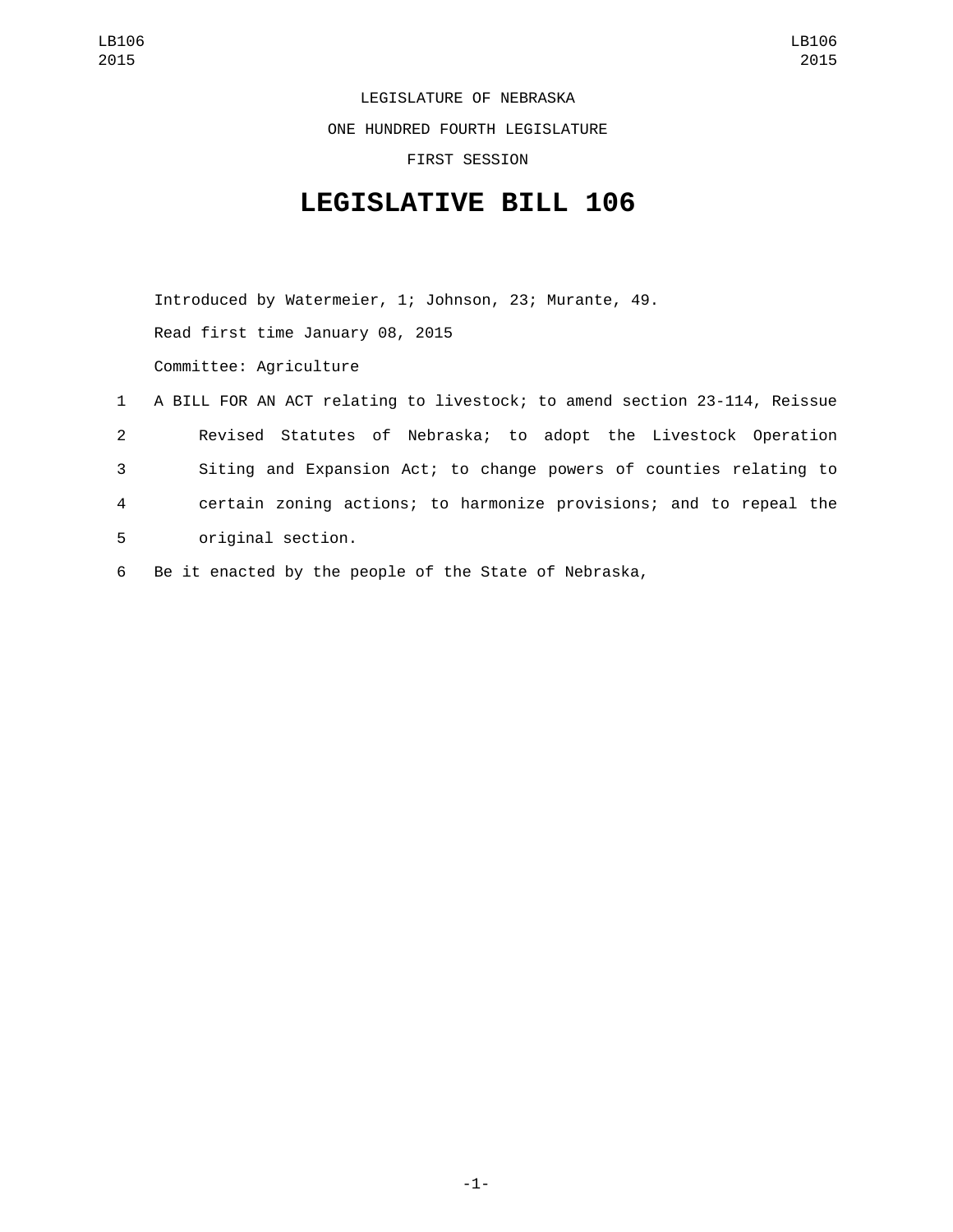| 1              | Section 1 to 6 of this act shall be known and may be<br>Section 1.        |
|----------------|---------------------------------------------------------------------------|
| $\overline{c}$ | cited as the Livestock Operation Siting and Expansion Act.                |
| 3              | For purposes of the Livestock Operation Siting and<br>Sec.<br>2.          |
| 4              | Expansion Act:                                                            |
| 5              | (1) Board means the Livestock Operation Siting Review Board;              |
| 6              | (2) Department means the Department of Agriculture;                       |
| $\overline{7}$ | (3) Director means the Director of Agriculture;                           |
| 8              | (4) Expansion means an increase in the number of animals fed,             |
| 9              | confined, maintained, or stabled; and                                     |
| 10             | (5) Livestock operation means a location where beef cattle, dairy         |
| 11             | cattle, horses, swine, sheep, poultry, or other livestock have been, are, |
| 12             | or will be stabled or confined and fed or maintained for a total of       |
| 13             | forty-five days or more in any twelve-month period and crops, vegetation, |
| 14             | forage growth, or post-harvest residues are not sustained in the normal   |
| 15             | growing season over any portion of the location.                          |
| 16             | (1) The department shall adopt and promulgate rules and<br>Sec. 3.        |
| 17             | regulations to develop an assessment matrix which shall be used by county |
| 18             | officials to determine whether to approve or disapprove a permit          |
| 19             | application for a livestock operation siting permit pursuant to section 4 |
| 20             | of this act. The rules and regulations shall be adopted and promulgated   |
| 21             | within one year after the effective date of this act. In the development  |
| 22             | of the assessment matrix, the department shall:                           |
| 23             | (a) Consider matrices already developed by the counties;                  |
| 24             | (b) Design the matrix to produce quantifiable results based on the        |
| 25             | scoring of objective criteria according to an established value scale.    |
| 26             | Each criterion shall be assigned points corresponding to the value scale. |
| 27             | The matrix shall consider risks and factors mitigating risks if the       |
| 28             | livestock operation were constructed according to the application;        |
| 29             | (c) Assure the matrix is a practical tool for use by persons when         |
| 30             | completing permit applications and by county officials when scoring       |
| 31             | livestock operation siting permit applications. To every extent feasible, |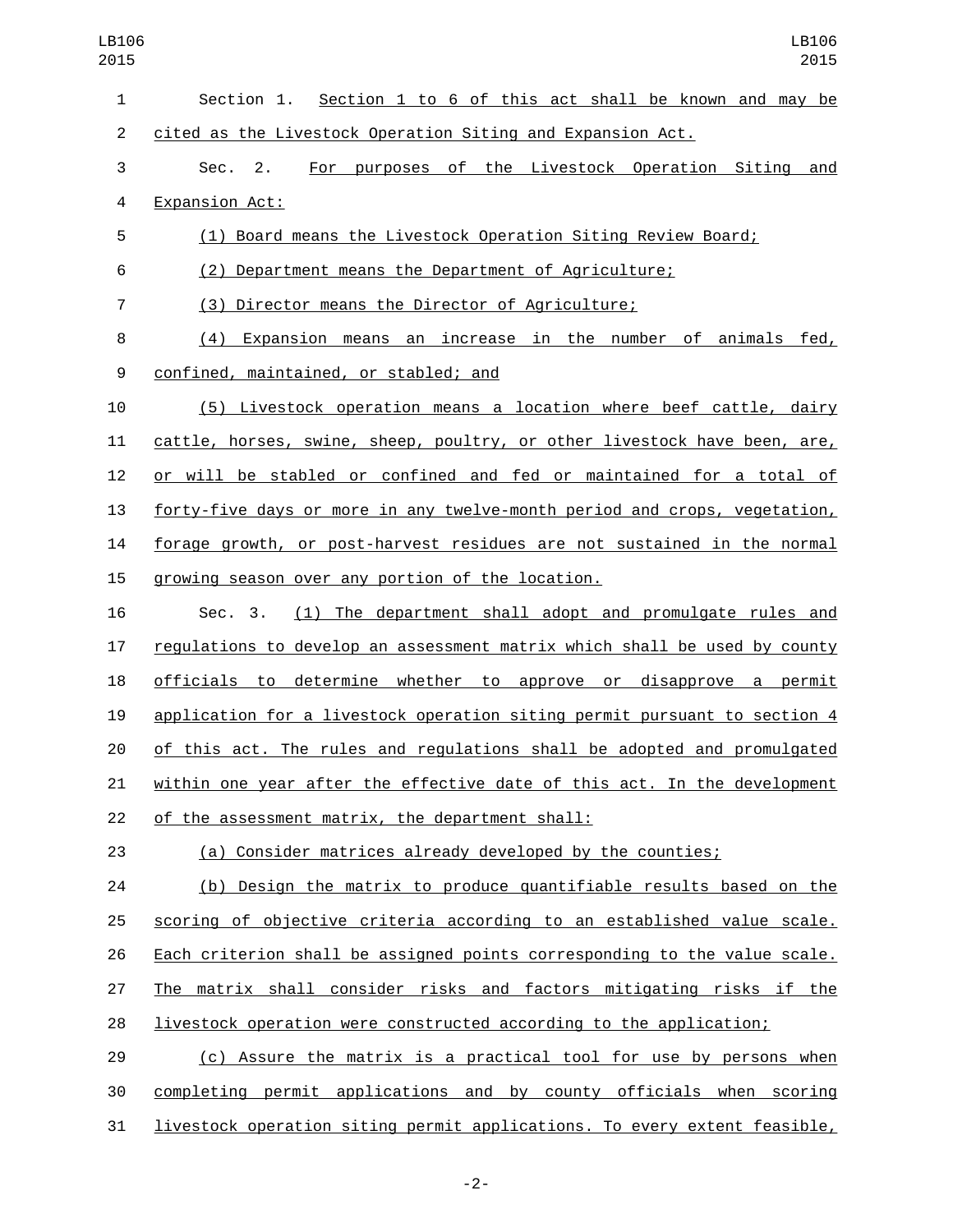| 1              | the matrix shall include criteria that may be readily scored according to |
|----------------|---------------------------------------------------------------------------|
| $\overline{c}$ | ascertainable data and upon which reasonable persons familiar with the    |
| 3              | location of a proposed construction site would not ordinarily disagree;   |
| 4              | and                                                                       |
| 5              | (d) Provide for definite point selections for all criteria included       |
| 6              | in the matrix and provide for a minimum threshold total score required to |
| 7              | receive approval by county officials.                                     |
| 8              | (2) The department may develop criteria in the matrix which include       |
| 9              | factors referencing the following:                                        |
| 10             | (a) Size of operation;                                                    |
| 11             | (b) Type of operation;                                                    |
| 12             | (c) Whether the operation has received a permit from the Department       |
| 13             | of Environmental Quality;                                                 |
| 14             | (d) Environmental practices adopted by the operation operator which       |
| 15             | may exceed those required by the Department of Environmental Quality;     |
| 16             | (e) Odor control practices;                                               |
| 17             | (f) The proximity to neighboring residences, public use areas, and        |
| 18             | critical public areas;                                                    |
| 19             | (g) Community support and communication with neighbors and other          |
| 20             | community members;                                                        |
| 21             | (h)<br>Manure storage and application practices;                          |
| 22             | (i) Traffic;                                                              |
| 23             | (j) Economic impact to the community; and                                 |
| 24             | (k) Landscape and aesthetic appearance.                                   |
| 25             | (3) In developing the matrix, the department shall consider whether       |
| 26             | the proposed criteria are:                                                |
| 27             | (a) Protective of public health or safety;                                |
| 28             | (b) Practical and workable;                                               |
| 29             | (c) Cost effective;                                                       |
| 30             | (d) Objective;                                                            |
| 31             | (e) Based on available scientific information that has been               |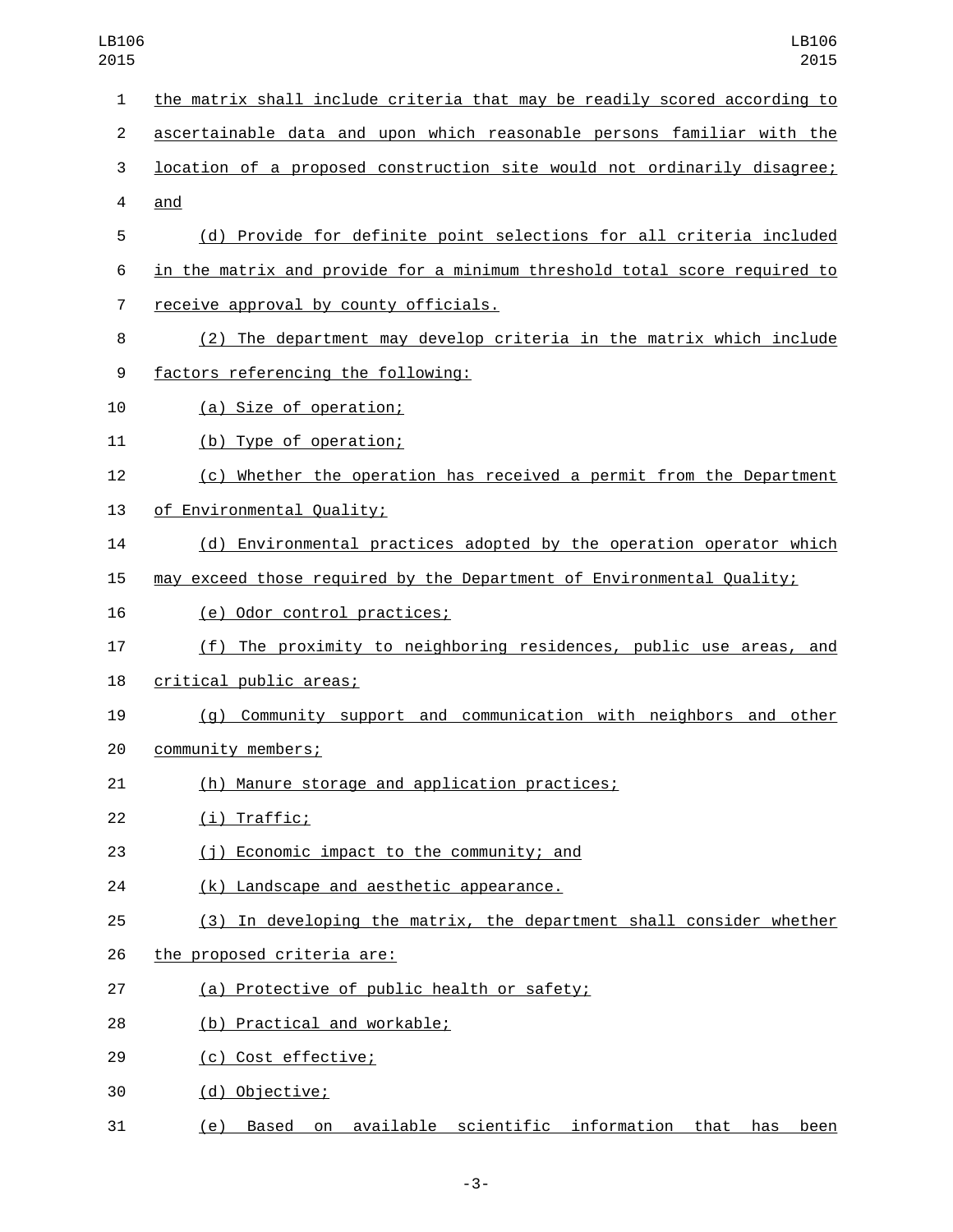| 1              | subjected to peer review;                                                 |
|----------------|---------------------------------------------------------------------------|
| $\overline{2}$ | Designed to promote the growth and viability of animal<br>(f)             |
| 3              | agriculture in this state;                                                |
| 4              | (g) Designed to balance the economic viability of farm operations         |
| 5              | with protecting natural resources and other community interests; and      |
| 6              | (h) Usable by county officials.                                           |
| 7              | (4) The department shall review the assessment matrix at least once       |
| 8              | every four years.                                                         |
| 9              | (5) The director shall appoint a committee of experts, not to exceed      |
| 10             | ten persons, to advise the department on the development of the matrix    |
| 11             | and on the review of the matrix under subsection (4) of this section.     |
| 12             | Experts shall include representation from the Nebraska Association of     |
| 13             | County Officials, livestock production agriculture, the University of     |
| 14             | Nebraska, and other experts as may be determined by the director.         |
| 15             | (6) The department shall adopt and promulgate rules and regulations       |
| 16             | <u>to:</u>                                                                |
| 17             | (a) Specify the forms to be used<br>by counties to receive an             |
| 18             | application for a livestock operation siting permit if the county decides |
| 19             | to require a permit under section 4 of this act;                          |
| 20             | (b) Specify information and documentation that must be provided in a      |
| 21             | livestock operation siting permit application in order that county        |
| 22             | officials can quantify and score applications under the matrix; and       |
| 23             | (c) Specify the information and documentation that must be included       |
| 24             | in a record of decisionmaking under section 4 of this act.                |
| 25             | (1) County authority or resolutions to grant conditional<br>Sec. 4.       |
| 26             | use or special exceptions for siting livestock operations under sections  |
| 27             | 23-114 to 23-114.05 shall expire two years after the date the rules and   |
| 28             | regulations and assessment matrix adopted, promulgated, and developed     |
| 29             | pursuant to section 3 of this act are adopted and approved by the         |
| 30             | department.                                                               |
| 31             | $(2)(a)$ Beginning on the date the rules and regulations and              |

-4-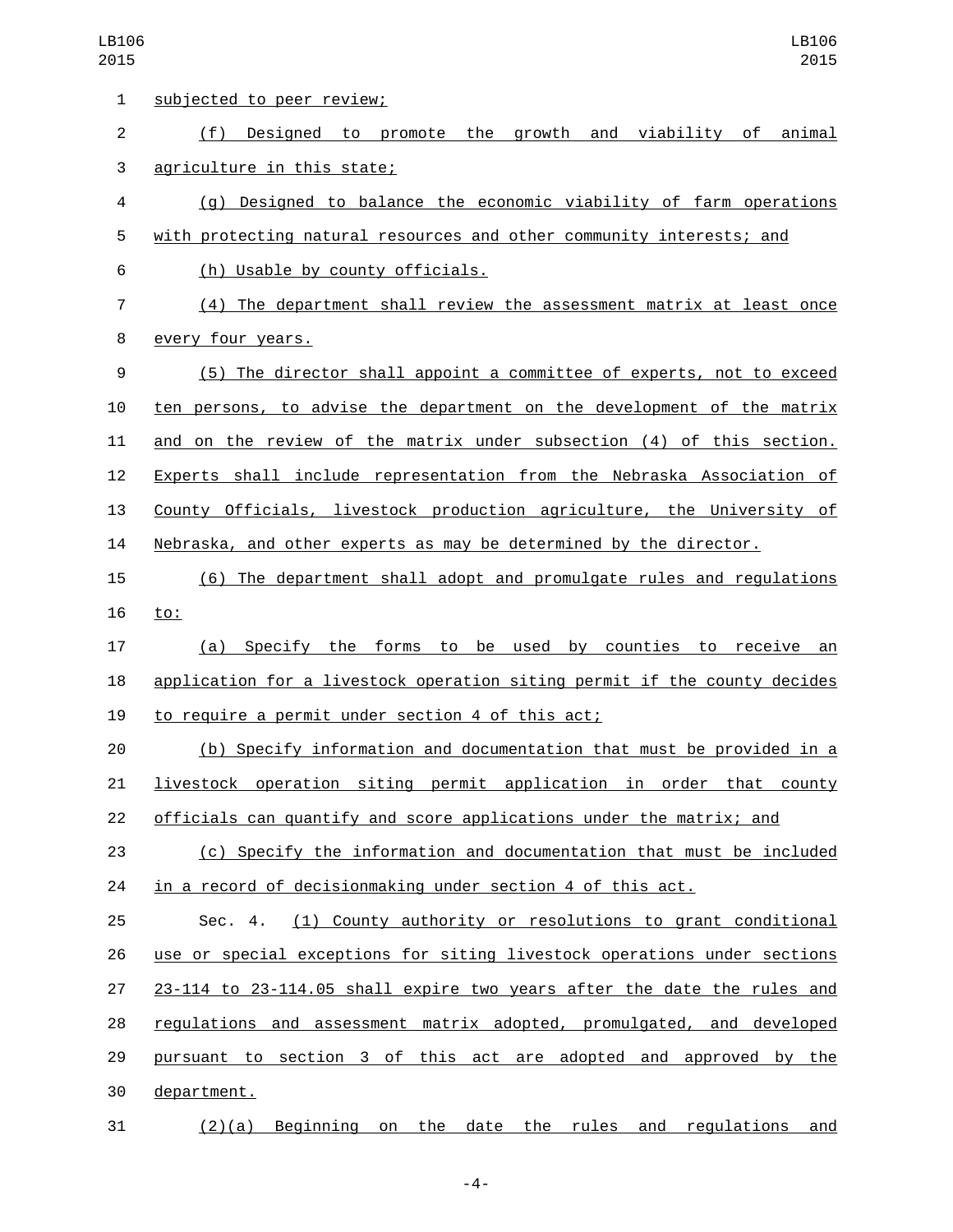| $\mathbf{1}$   | assessment matrix are adopted and promulgated and approved by the         |
|----------------|---------------------------------------------------------------------------|
| $\overline{2}$ | department, a county may enact a requirement in areas zoned for           |
| 3              | agricultural uses only that a person must obtain a permit from the county |
| 4              | for the siting or expansion of a livestock operation when the operation   |
| 5              | will have more than:                                                      |
| 6              | (i) Two hundred mature dairy cows, whether milked or dry;                 |
| 7              | (ii) Three hundred veal calves;                                           |
| 8              | (iii) Three hundred cattle other than mature dairy cows or veal           |
| 9              | calves. Cattle include, but are not limited to, heifers, steers, bulls,   |
| 10             | and cow/calf pairs;                                                       |
| 11             | (iv) Seven hundred fifty swine each weighing fifty-five pounds or         |
| 12             | more;                                                                     |
| 13             | (v) Three thousand swine each weighing less than fifty-five pounds;       |
| 14             | (vi) One hundred fifty horses;                                            |
| 15             | (vii) Three thousand sheep or lambs;                                      |
| 16             | (viii) Sixteen thousand five hundred turkeys;                             |
| 17             | (ix) Nine thousand laying hens or broilers, if the operation uses a       |
| 18             | liquid manure handling system;                                            |
| 19             | $(x)$ Thirty-seven thousand five hundred chickens, other than laying      |
| 20             | hens, if the operation uses other than a liquid manure handling system;   |
| 21             | <u>(xi) Twenty-five thousand laying hens, if the animal feeding</u>       |
| 22             | operation uses other than a liquid manure handling system;                |
| 23             | (xii) One thousand five hundred ducks, if the operation uses a            |
| 24             | liquid manure handling system; or                                         |
| 25             | (xiii) Ten thousand ducks, if the operation uses other than a liquid      |
| 26             | manure handling system.                                                   |
| 27             | (b) Counties with regulations existing on the date the rules and          |
| 28             | regulations and assessment matrix are adopted and promulgated by the      |
| 29             | department, with livestock operation size thresholds requiring a          |
| 30             | conditional use permit or special exception exceeding the animal numbers  |
| 31             | listed in subdivision (2)(a) of this section, may choose to grandfather   |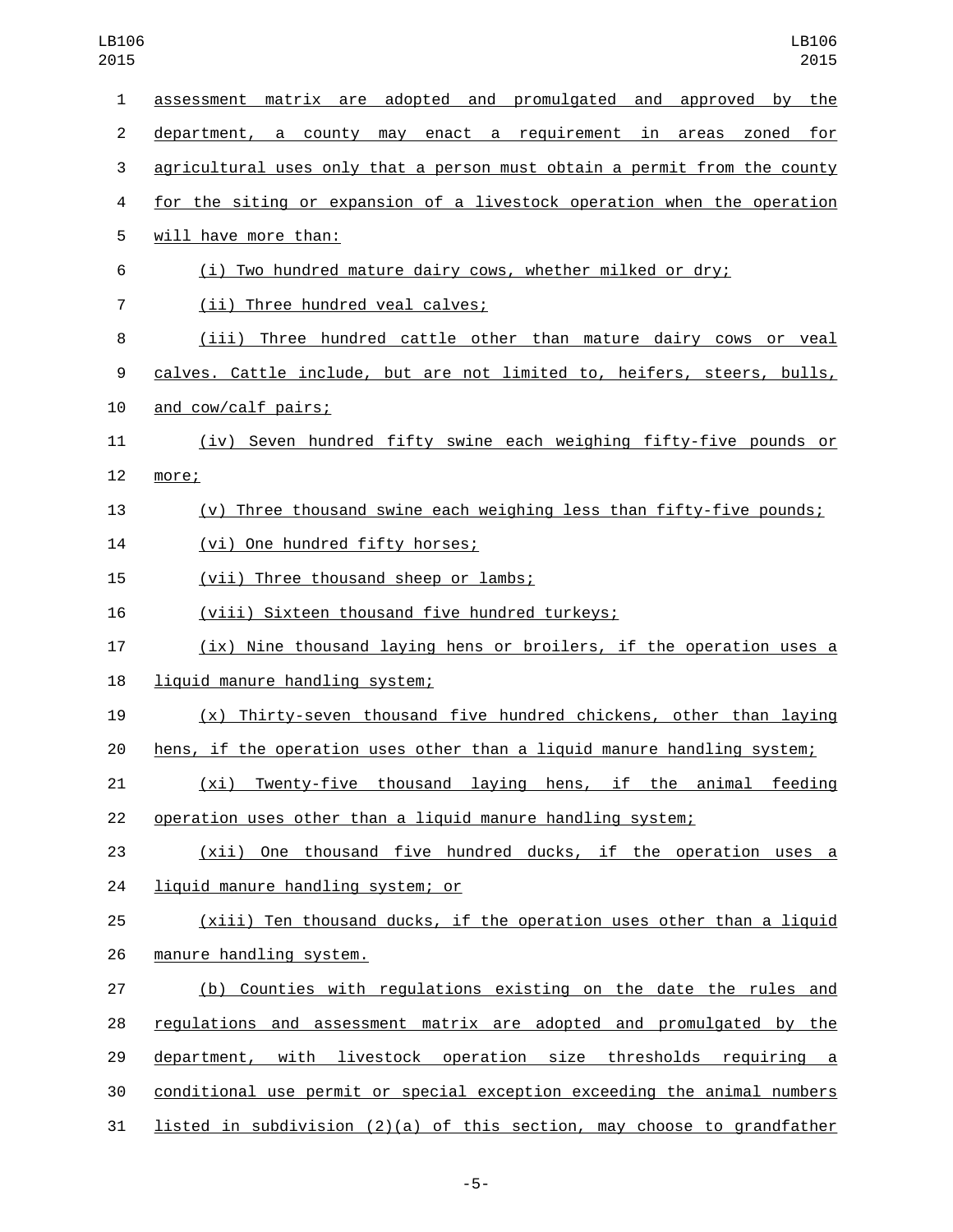in its existing size thresholds for purposes of requiring a permit under 2 this subsection.

 (3) Beginning on the date the rules and regulations and assessment matrix are adopted and promulgated and approved by the department, a county may enact a requirement that a person obtain a permit for the expansion of a livestock operation in existence when the county enacted the requirement under subdivision (2)(a) of this section when the number of animals the livestock operation will have after the proposed expansion will exceed the animal size threshold under such subdivision.

 (4) The power to grant livestock operation siting permits as set forth in the Livestock Operation Siting and Expansion Act shall be the exclusive authority of the county planning commission, except that the county board of commissioners or supervisors may choose to retain for itself the power to grant livestock operation siting permits.

 (5) If a county chooses under subsection (2) or (3) of this section to require a livestock operation siting permit in areas zoned for agricultural uses only, it can either grant or deny a livestock operation siting permit application. A county may deny a livestock operation siting 19 or expansion permit if:

 (a) The site is located in a zoning district that is not zoned for 21 agricultural use only;

 (b) The proposed new or expanded livestock operation will exceed the size thresholds set forth in subsection (2) of this section and does not meet the minimum threshold score required under the matrix developed 25 under section 3 of this act to receive approval;

 (c) The proposed new or expanded livestock operation exceeds the size thresholds set forth in subsection (2) of this section and the county determines that denial of the permit is necessary based on reasonable and defensible findings of fact to protect public health, 30 safety, and welfare.

Sec. 5. If a county determines to require a permit under section 4

-6-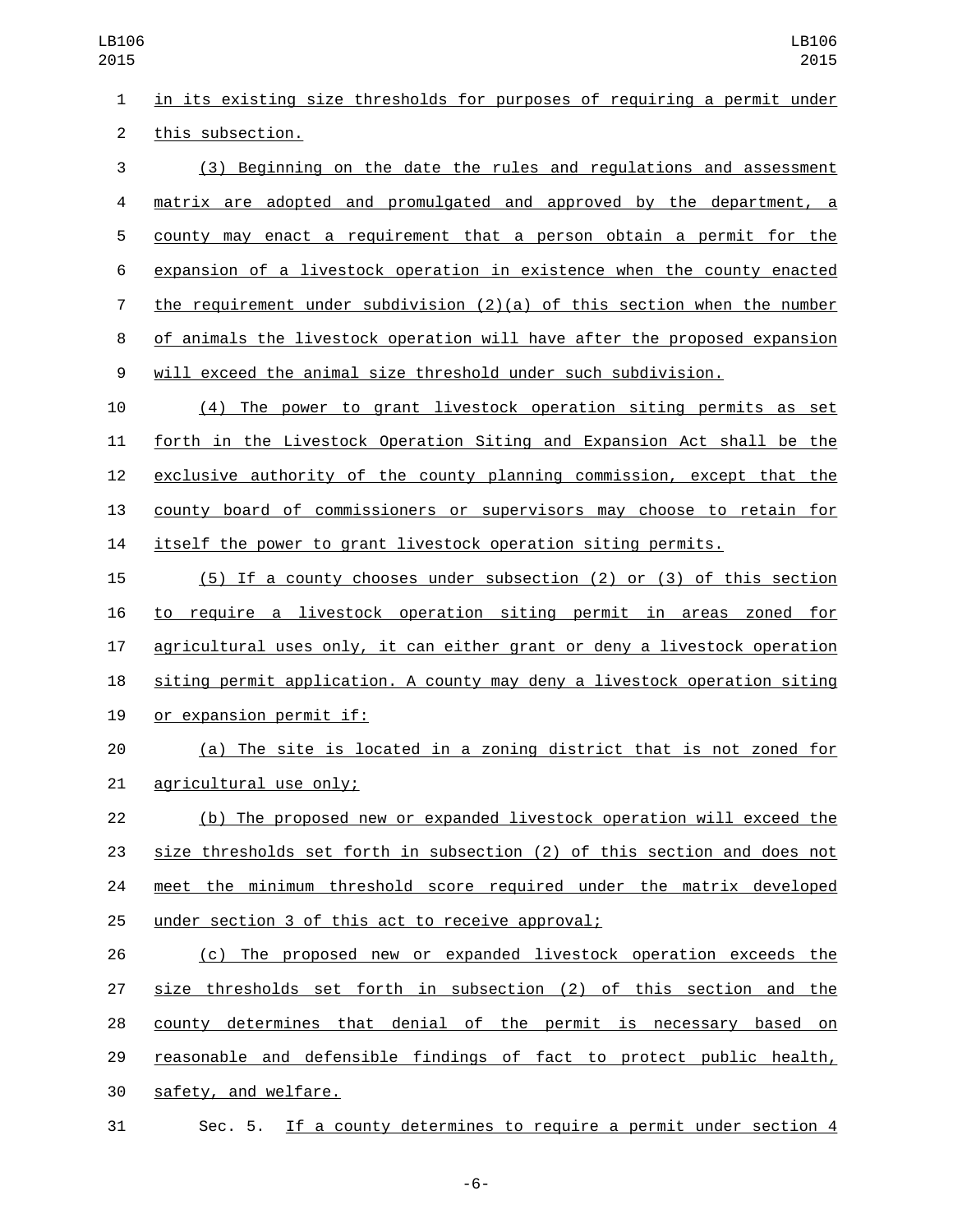of this act, the following procedures shall apply:1

 (1) No later than forty-five days after a county receives a permit application to site a livestock operation, the county shall notify the applicant whether the application is complete and, if it is not complete, what information is needed to complete the application. As soon as the applicant has provided all of the required information, the county shall notify the applicant that the application is complete;

 (2) Except as provided in subdivision (3) of this section, a county shall grant or deny a permit application no more than ninety days after the day on which it notifies the applicant the application is complete. A county shall base its decision on written findings of fact that are supported by the evidence in the record as described under subdivision (4) of this section. If an application meets the minimum threshold score on the assessment matrix as set by the department, and the information and documentation provided by the applicant is sufficient to establish that the application complies with applicable requirements for approval, the county shall grant the permit unless it finds, based on information or documentation in the record, that denial of the permit is necessary based on reasonable and defensible findings of fact to protect the public 20 health, safety, and welfare;

 (3) A county may extend the time limit in subdivision (2) of this section an additional forty-five days if the county needs additional information to determine whether to approve or disapprove the 24 application, the applicant makes a material modification to the application for approval, or for other good cause specified in writing by the county; and

 (4) A county shall make a record of its decisionmaking on an application which shall include copies of any documents submitted at any public hearing, copies of the completed matrix and score, and copies of any other documents provided to the county in connection with the application. If it is a standard practice for a county to record board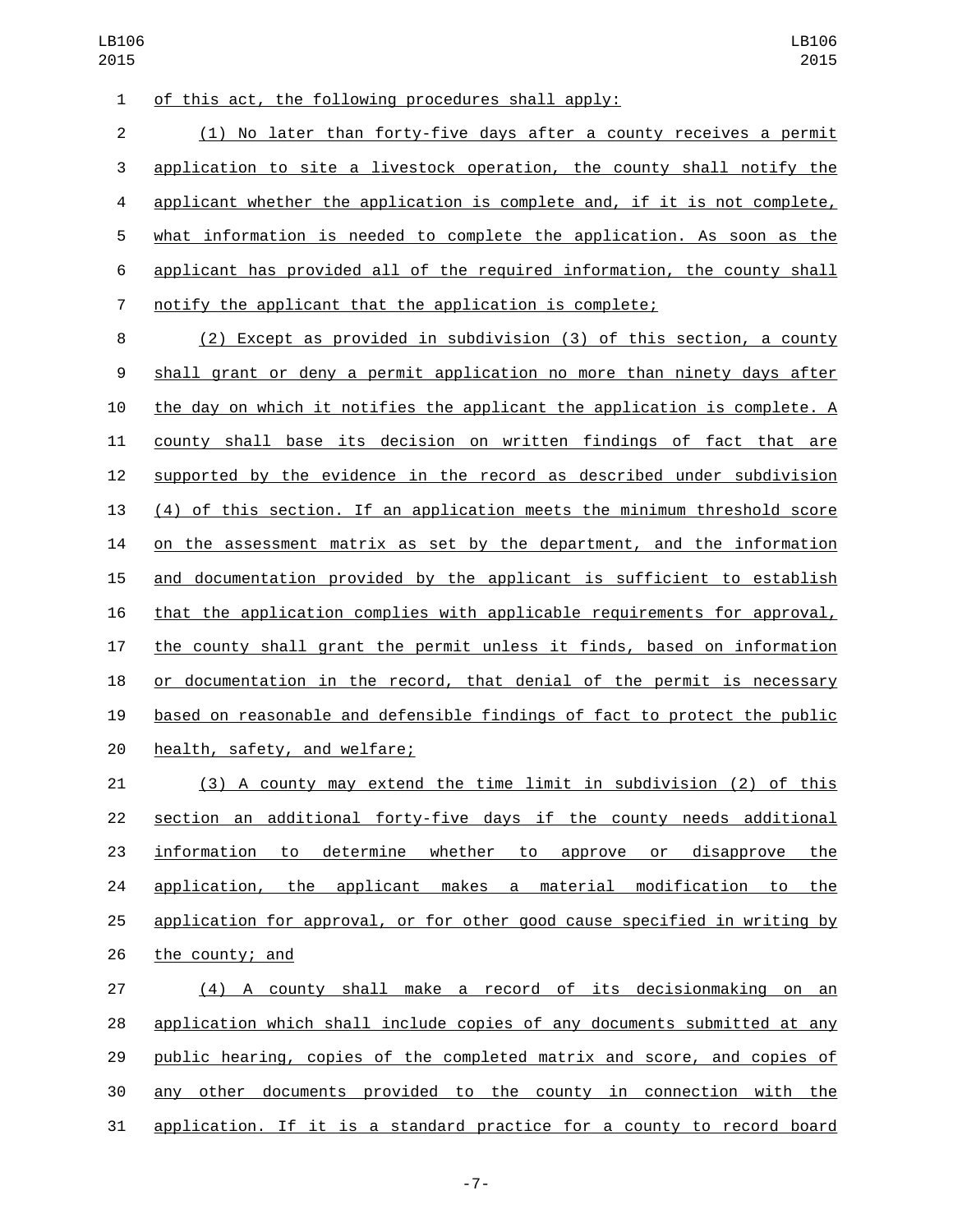| $\mathbf{1}$   | meetings or hearings, that shall also be considered part of the record.  |
|----------------|--------------------------------------------------------------------------|
| $\overline{c}$ | (1) There is created a Livestock Operation Siting Review<br>Sec. 6.      |
| 3              | Board within the department. The board shall consist of the following    |
| 4              | members:                                                                 |
| 5              | (a) Two members representing the interests of counties selected from     |
| 6              | names submitted by the Nebraska Association of County<br>a list of       |
| $\overline{7}$ | Officials;                                                               |
| 8              | (b) Two members representing livestock farming interests, selected       |
| 9              | from a list of names submitted by statewide agricultural organizations;  |
| 10             | and                                                                      |
| 11             | (c) Three members at-large representing local economic development       |
| 12             | interests, community planning interests, local chambers of commerce,     |
| 13             | small business owners, or environmental or conservation interests.       |
| 14             | (2) Members of the board shall be appointed by the Governor for          |
| 15             | staggered five-year terms as determined by the Governor. Future          |
| 16             | appointments shall be for five-year terms. Members whose terms have      |
| 17             | expired shall continue to serve until their successors have been         |
| 18             | appointed. In the case of a vacancy, the Governor shall appoint a        |
| 19             | successor for the unexpired term. Members may be removed for cause.      |
| 20             | Initial appointees shall begin serving immediately following notice of   |
| 21             | appointment.                                                             |
| 22             | (3) A person who applied to a county for a livestock operation           |
| 23             | siting or expansion permit and has been denied by the county may appeal  |
| 24             | the decision by requesting a review by the board. A request for review   |
| 25             | shall be filed with the board within thirty days after the county denies |
| 26             | the permit application.                                                  |
| 27             | (4) Upon receiving a request under subsection (3) of this section,       |
| 28             | the board shall notify the county of the request. The county shall       |
| 29             | provide a certified copy of the record created under section 5 of this   |
| 30             | act to the board within thirty days after the day on which it receives   |
| 31             | the notice.                                                              |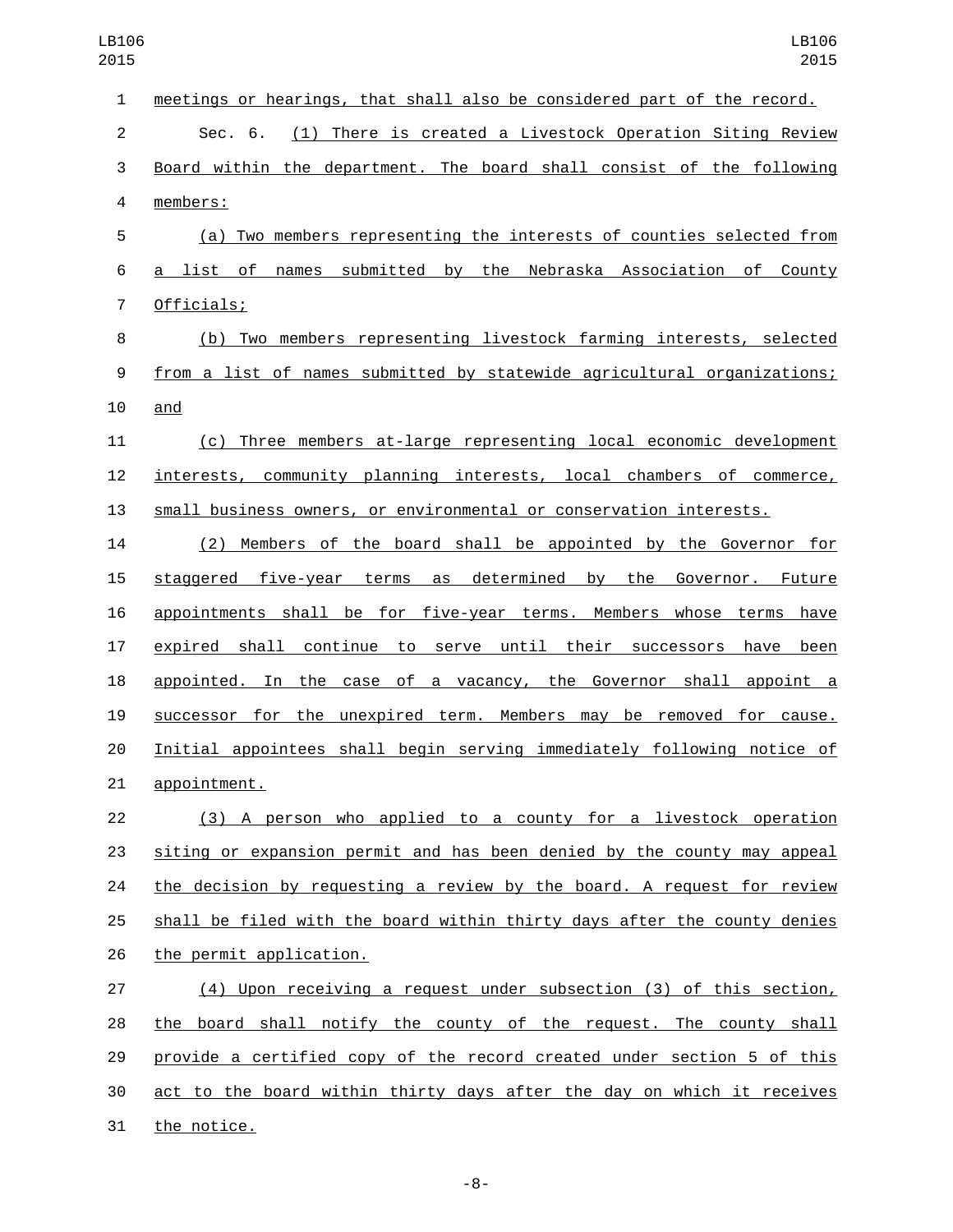(5) Upon receiving the certified copy of the record, the board shall meet to determine whether the county decision is correct. Such meeting can occur in person or through conference call, video communication, or other forms of technology. The board will uphold a county decision unless it is unreasonable, arbitrary, or an abuse of discretion. A person who appeals to the board must present evidence to show the decision by the county was unreasonable, arbitrary, or an abuse of discretion. Failure to make such a claim or bring forth evidence to that effect will result in 9 an automatic denial of the appeal. (6) If the board determines the county decision is incorrect, the

 board shall reverse the decision of the county. The decision of the board is binding on the county. If a county fails to comply with a decision of the board that has not been appealed to district court, the person may 14 bring an action to enforce the decision.

 (7) The person or the county may appeal the decision of the board to district court. Service of a notice of appeal shall act to automatically 17 stay the effect of a decision of the board.

 (8) A district court to which a decision of the board is appealed shall review the decision of the board de novo on the record.

 (9) The department shall adopt and promulgate rules and regulations as necessary to carry out the provisions of this section.

 Sec. 7. Section 23-114, Reissue Revised Statutes of Nebraska, is 23 amended to read:

 23-114 (1) Except as provided in the Livestock Operation Siting and 25 Expansion Act, the The county board shall have power: (a) To create a planning commission with the powers and duties set forth in sections 23-114 to 23-114.05, 23-168.01 to 23-168.04, 23-172 to 23-174, 23-174.02, 23-373, and 23-376; (b) to make, adopt, amend, extend, and implement a county comprehensive development plan; (c) to adopt a zoning resolution, which shall have the force and effect of law; and (d) to cede and transfer jurisdiction pursuant to section 13-327 over land otherwise

-9-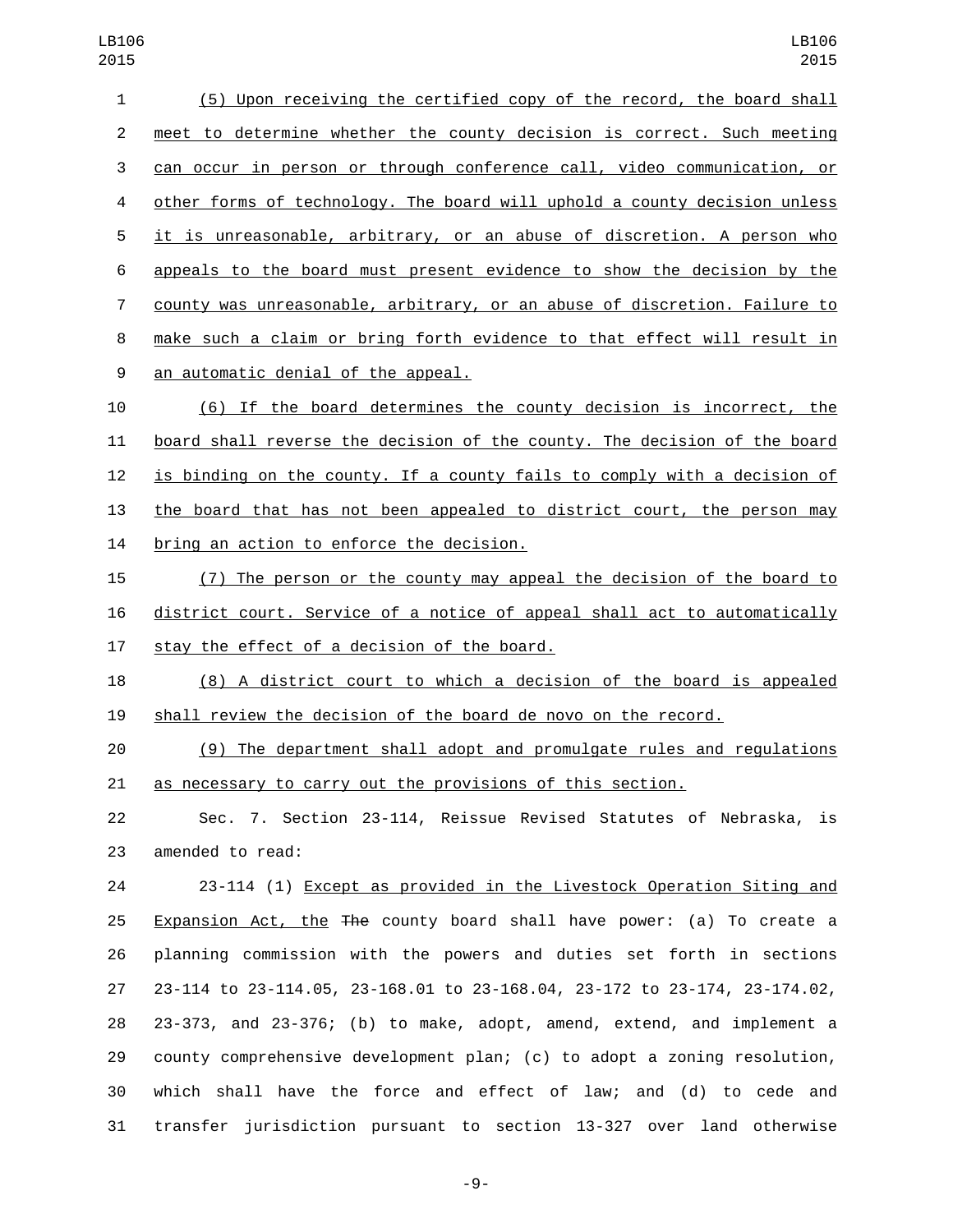subject to the authority of the county board pursuant to this section.

 (2) The zoning resolution may regulate and restrict: (a) The location, height, bulk, number of stories, and size of buildings and other structures, including tents, cabins, house trailers, and automobile trailers; (b) the percentage of lot areas which may be occupied; (c) building setback lines; (d) sizes of yards, courts, and other open spaces; (e) the density of population; (f) the uses of buildings; and (g) the uses of land for agriculture, forestry, recreation, residence, industry, and trade, after considering factors relating to soil conservation, water supply conservation, surface water drainage and removal, or other uses in the unincorporated area of the county. If a zoning resolution or regulation affects the Niobrara scenic river corridor as defined in section 72-2006, the Niobrara Council shall act on 14 the measure as provided in section 72-2010.

 (3)(a) The county board shall not adopt or enforce any zoning resolution or regulation which prohibits the use of land for a proposed residential structure for the sole reason that the proposed structure is a manufactured home if such manufactured home bears an appropriate seal which indicates that it was constructed in accordance with the standards of the Uniform Standard Code for Manufactured Homes and Recreational Vehicles, the Nebraska Uniform Standards for Modular Housing Units Act, or the United States Department of Housing and Urban Development. The county board may require that a manufactured home be located and installed according to the same standards for foundation system, permanent utility connections, setback, and minimum square footage which would apply to a site-built, single-family dwelling on the same lot. The county board may also require that manufactured homes meet the following 28 standards:

 (i) The home shall have no less than nine hundred square feet of 30 floor area;

(ii) The home shall have no less than an eighteen-foot exterior

-10-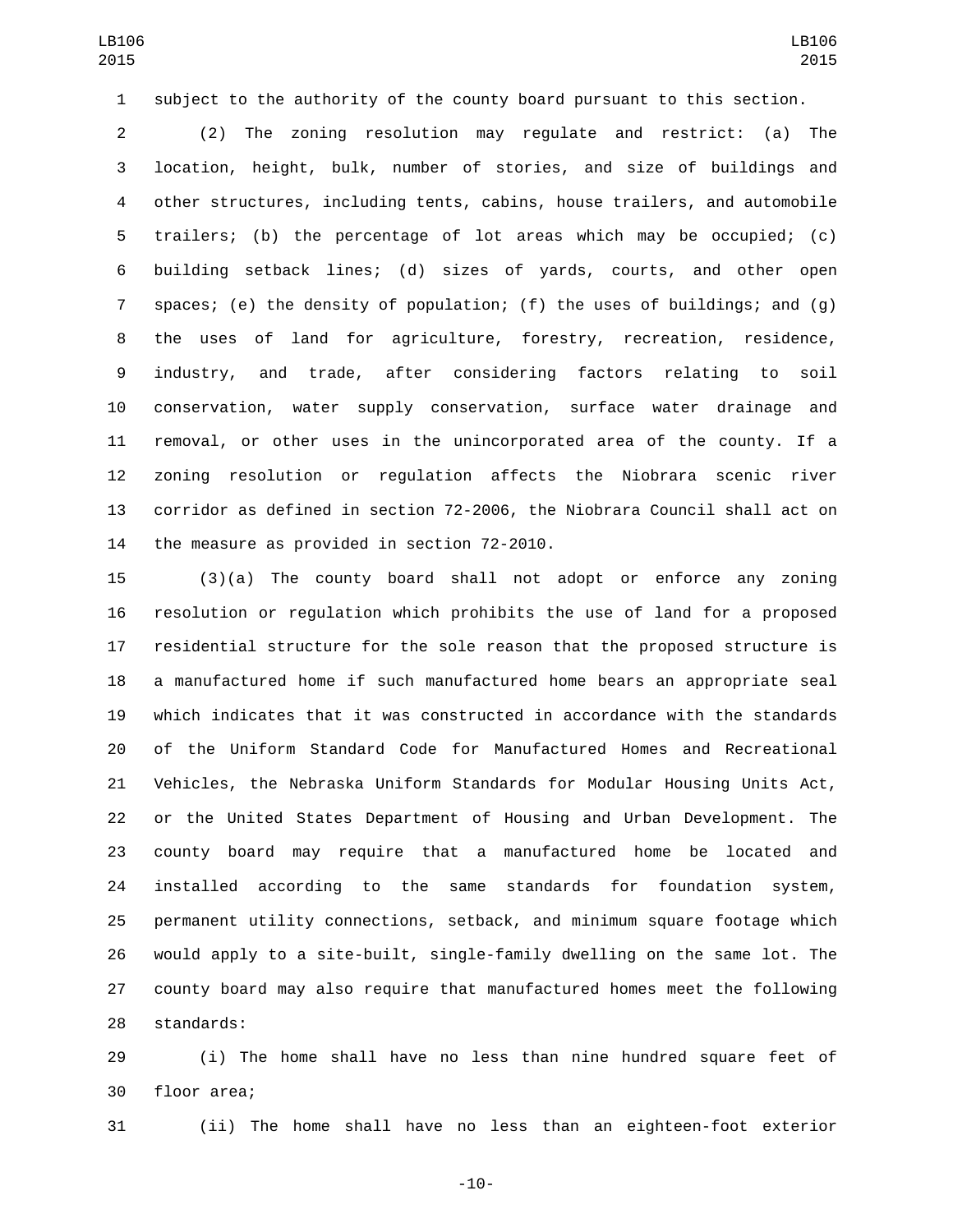1 width;

 (iii) The roof shall be pitched with a minimum vertical rise of two and one-half inches for each twelve inches of horizontal run;

 (iv) The exterior material shall be of a color, material, and scale comparable with those existing in residential site-built, single-family 6 construction;

 (v) The home shall have a nonreflective roof material which is or simulates asphalt or wood shingles, tile, or rock; and

 (vi) The home shall have wheels, axles, transporting lights, and 10 removable towing apparatus removed.

 (b) The county board may not require additional standards unless such standards are uniformly applied to all single-family dwellings in 13 the zoning district.

 (c) Nothing in this subsection shall be deemed to supersede any 15 valid restrictive covenants of record.

 (4) For purposes of this section, manufactured home shall mean (a) a factory-built structure which is to be used as a place for human habitation, which is not constructed or equipped with a permanent hitch or other device allowing it to be moved other than to a permanent site, which does not have permanently attached to its body or frame any wheels or axles, and which bears a label certifying that it was built in compliance with National Manufactured Home Construction and Safety Standards, 24 C.F.R. 3280 et seq., promulgated by the United States Department of Housing and Urban Development, or (b) a modular housing unit as defined in section 71-1557 bearing a seal in accordance with the Nebraska Uniform Standards for Modular Housing Units Act.

 (5) Special districts or zones may be established in those areas subject to seasonal or periodic flooding, and such regulations may be applied as will minimize danger to life and property.

 (6) The powers conferred by this section shall not be exercised within the limits of any incorporated city or village nor within the area

-11-